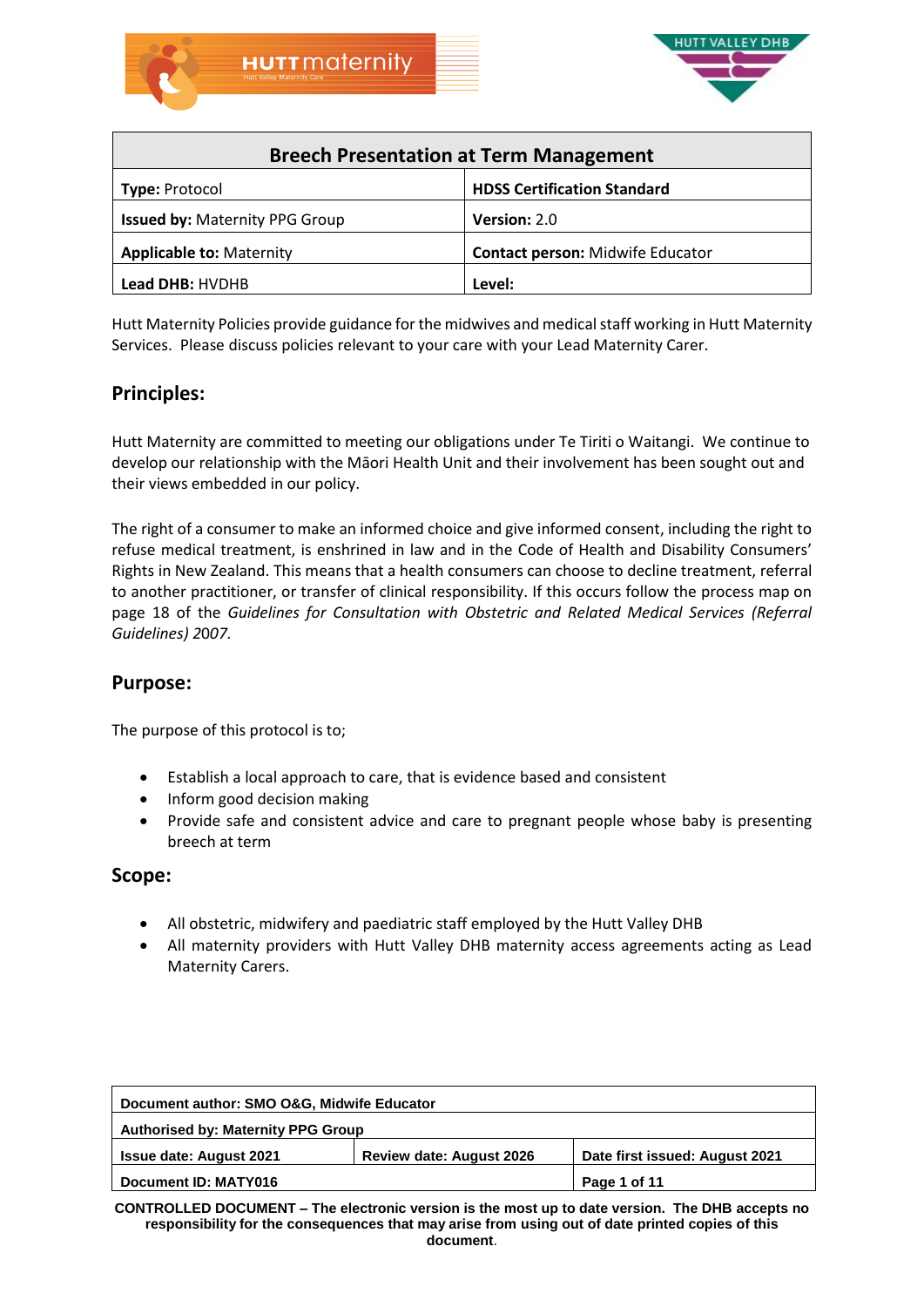



# **Definitions:**

- CEFM Continuous Electronic Fetal Monitoring
- CS Caesarean Section Birth
- ECV External Cephalic Version
- EFW Estimated Fetal Weight
- Rumping the time in which the breech distends the perineum and is born to the widest point of the pelvis at the bitrochanteric diameter
- TBT Term Breech Trial
- VBB Vaginal Breech Birth
- VCB Vaginal Cephalic Birth

## **Background**

Breech presentation occurs in 3-4% of term pregnancies<sup>1</sup>. There are generally three classifications of breech presentation:

- Frank (hips flexed, legs extended)
- Complete (hips and knees flexed, legs not below fetal buttocks)
- Incomplete/Footling (one or both feet presenting before fetal buttocks, with/without flexion of the hips)

# **Breech presentation in the antenatal period**

Breech presentation in the antenatal period <34/40 gestation

- The majority will undergo spontaneous version by 36 weeks of age
- Plan to rescan at 34-36 weeks to enable time for referral if breech presentation persists

### *Persistent breech presentation >34 weeks*

- Ultrasound examination to confirm breech presentation
- Assess growth, liquor volume, attitude of fetal head
- Recommend obstetric consultation as soon as possible per *Guidelines for Consultation with Obstetric and Related Medical Services (Referral Guidelines) 2*0*07*:

|  |  | ode | .<br>וטווי. | $-1$<br>∘ ص (<br>ווטי | Lategory<br>.<br>.<br>"ו כ |
|--|--|-----|-------------|-----------------------|----------------------------|
|--|--|-----|-------------|-----------------------|----------------------------|

| Document author: SMO O&G, Midwife Educator |                                 |                                |
|--------------------------------------------|---------------------------------|--------------------------------|
| <b>Authorised by: Maternity PPG Group</b>  |                                 |                                |
| <b>Issue date: August 2021</b>             | <b>Review date: August 2026</b> | Date first issued: August 2021 |
| Document ID: MATY016                       |                                 | Page 2 of 11                   |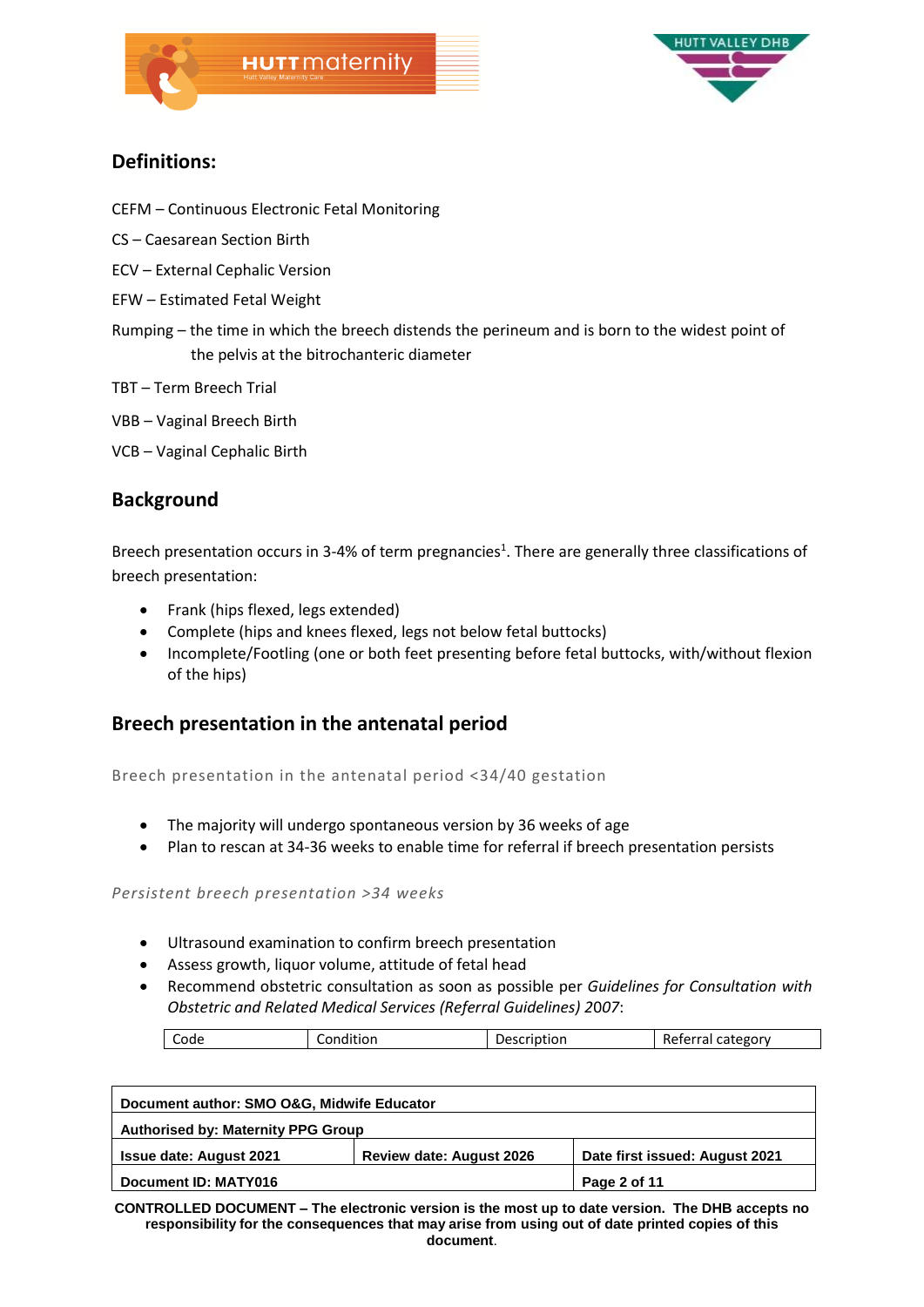



| 4016 | Malpresentation | > 36 weeks; breech,<br>transverse, oblique or<br>unstable lie | Consultation |
|------|-----------------|---------------------------------------------------------------|--------------|
| 5006 | Malpresentation | Compound<br>presentation                                      | Transfer     |
|      |                 | Breech diagnosed in<br>labour                                 | Consultation |

Consultation under the referral guidelines warrants a three way discussion between the pregnant person, their LMC and obstetric staff with all counselling thoroughly documented. Breech presentation does not necessitate an automatic transfer to obstetric care, either antenatally or in labour.

## **Counselling the woman with persistent breech presentation > 36 weeks**

There are three options available in the management of breech presentation at term:

- External cephalic version
- Planned caesarean section birth
- Planned vaginal breech birth

All three options should be offered in an objective manner to the pregnant person to enable informed decision making.

### External Cephalic Version

All patients with a breech presentation at term should be offered an ECV unless there are absolute contraindications to an  $ECV<sup>2</sup>$ . They should be advised on the risks and benefits of ECV and the implications for mode of birth.

### See MATY027 External Cephalic Version (Procedure) Policy

Planned caesarean section birth vs. planned vaginal breech birth

Breech presentation is associated with an increased risk of perinatal mortality and neonatal morbidity, regardless of mode of birth. Practice has shifted substantially towards planned CS in the decades before and after the publication of the Term Breech Trial<sup>3</sup>. However the absolute risk for all modes of birth is small, and subsequent meta-analyses have concluded that individuals should be informed of the risks of VBB, the present and future risks of CS, and our lack of accurate knowledge in the latter, so that as informed a choice as possible can be made in each case<sup>4</sup>.

| Document author: SMO O&G, Midwife Educator |                                 |                                |
|--------------------------------------------|---------------------------------|--------------------------------|
| <b>Authorised by: Maternity PPG Group</b>  |                                 |                                |
| <b>Issue date: August 2021</b>             | <b>Review date: August 2026</b> | Date first issued: August 2021 |
| Document ID: MATY016                       |                                 | Page 3 of 11                   |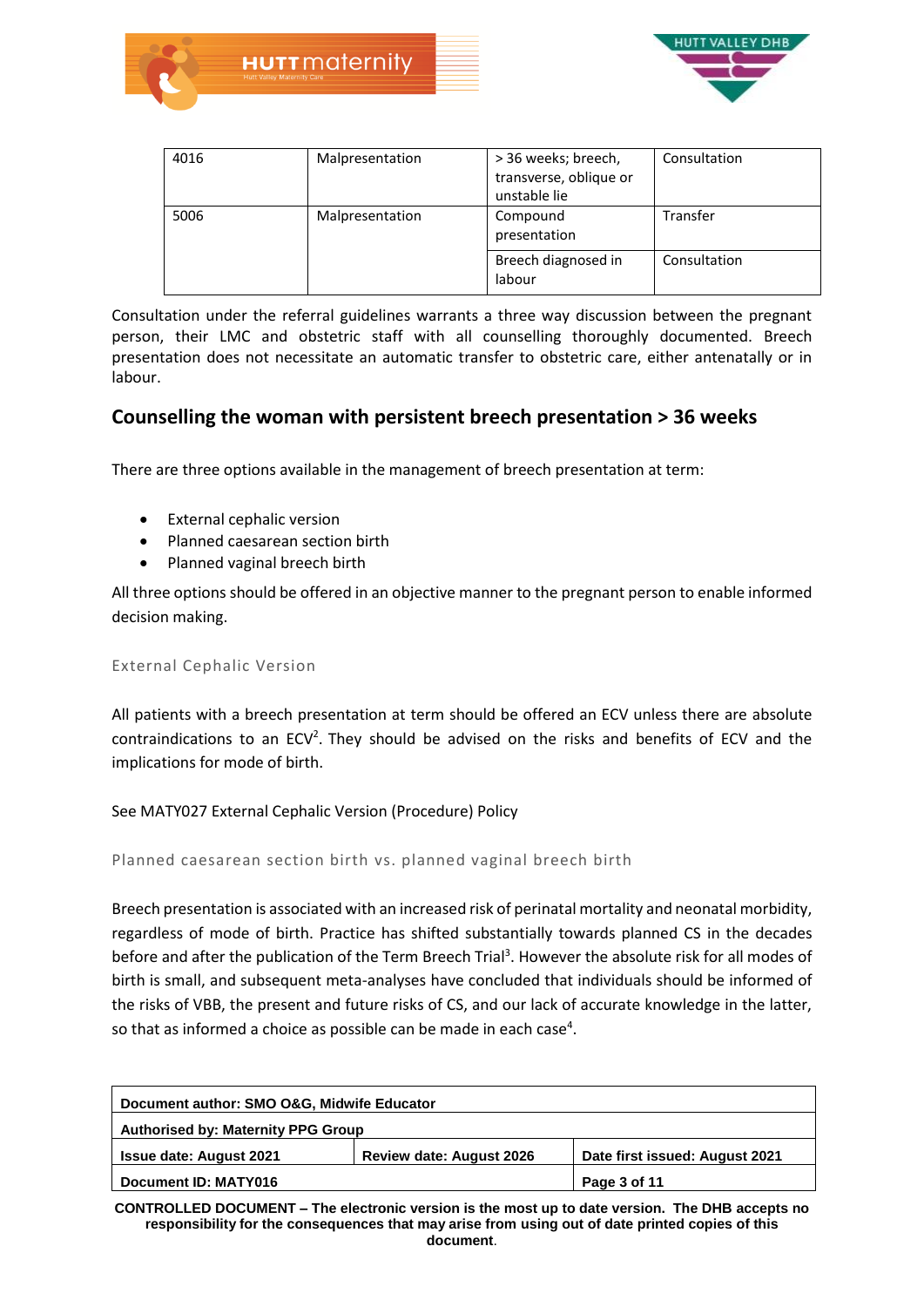

Pregnant people should be informed that planned caesarean section birth leads to a reduction in perinatal mortality compared with planned vaginal breech delivery. Any decision to perform a Caesarean section birth needs to be balanced against the potential adverse consequences that may result from this<sup>2</sup>.

- Royal College of Obstetricians & Gynaecologists (RCOG) describes **a fourfold decrease in perinatal mortality in the planned CS group vs planned VBB group:**0.5 in 1000 vs 2 in 1000. In comparison the risk of perinatal mortality in a planned vaginal cephalic birth is 1 in 1000<sup>2</sup>.
- Data from a meta-analysis of 27 articles describes a 1 in 333 risk of perinatal mortality in VBB compared to 1 in 2000 in planned CS; this reflects a **sixfold higher risk in perinatal mortality in planned VBB group<sup>5</sup>**and was found to be a statistically significant but small risk overall.

Pregnant people should be informed that the reduced risk is due to three factors: the avoidance of stillbirth after 39 weeks of gestation, the avoidance of intrapartum risks in all vaginal births and the risks of vaginal breech birth, and that only the last is unique to a breech baby.

There is increased neonatal morbidity associated with a VBB compared with  $CS<sup>2</sup>$ :

• The most common adverse outcomes after a planned VBB are tube feeding for >4 days (31/1000), 5 minute Apgar of <7 (30/1000), and admission to neo-natal intensive care for >4 days (30/1000)<sup>3,4,8</sup>

Apgar scores of <5 at 5 minutes AND persisting 10 minutes confer an increased relative risk of cerebral palsy $6$  but use of low Apgar score cannot be used to predict long-term neurologic prospects for individual infants<sup>7</sup>

- Increased admission to neonatal ICU, neonatal asphyxia and neurological morbidity, which can be due to intrapartum asphyxia<sup>5</sup>, but no statistically significant difference has been found in the risk of the three most serious birth traumas (intracerebral or intraventricular haemorrhage, spinal cord injury and basal skull fracture)<sup>3,8</sup>
- The TBT showed overall risk of perinatal morbidity was 1 in 20. This was a significantly higher rate than in subsequent studies, but the TBT 2 year follow-up to the study showed no significant difference in 'death or neurodevelopmental delay' was found between VBB and CS  $groups<sup>10</sup>$
- Increased incidence of clavicle fracture or long bone and brachial plexus injury (5-9 in 1000 VBBs vs 1-2 in 1000 CSs) (incidence varies between studies)<sup>3, 9</sup>

Some pregnant people will prefer planned VBB for various reasons:

- Maternal choice/desire for vaginal birth
- Fetal exposure to maternal vaginal flora
- CS does not confer absent neonatal risk<sup>3</sup> with cerebral palsy occurring in 1.5 in 1000 breech births regardless of mode of birth<sup>4</sup>
- Increased maternal morbidity associated with CS
	- o Short term risks of infection, bleeding, venous thromboembolism
	- o Recovery time following birth and ability to engage in normal activities
	- $\circ$  There was no significant difference in maternal mortality or serious morbidity in the planned VBB vs planned CS group in the  $TBT^3$

| Document author: SMO O&G, Midwife Educator |                                 |                                |
|--------------------------------------------|---------------------------------|--------------------------------|
| <b>Authorised by: Maternity PPG Group</b>  |                                 |                                |
| <b>Issue date: August 2021</b>             | <b>Review date: August 2026</b> | Date first issued: August 2021 |
| Document ID: MATY016                       |                                 | Page 4 of 11                   |
|                                            |                                 |                                |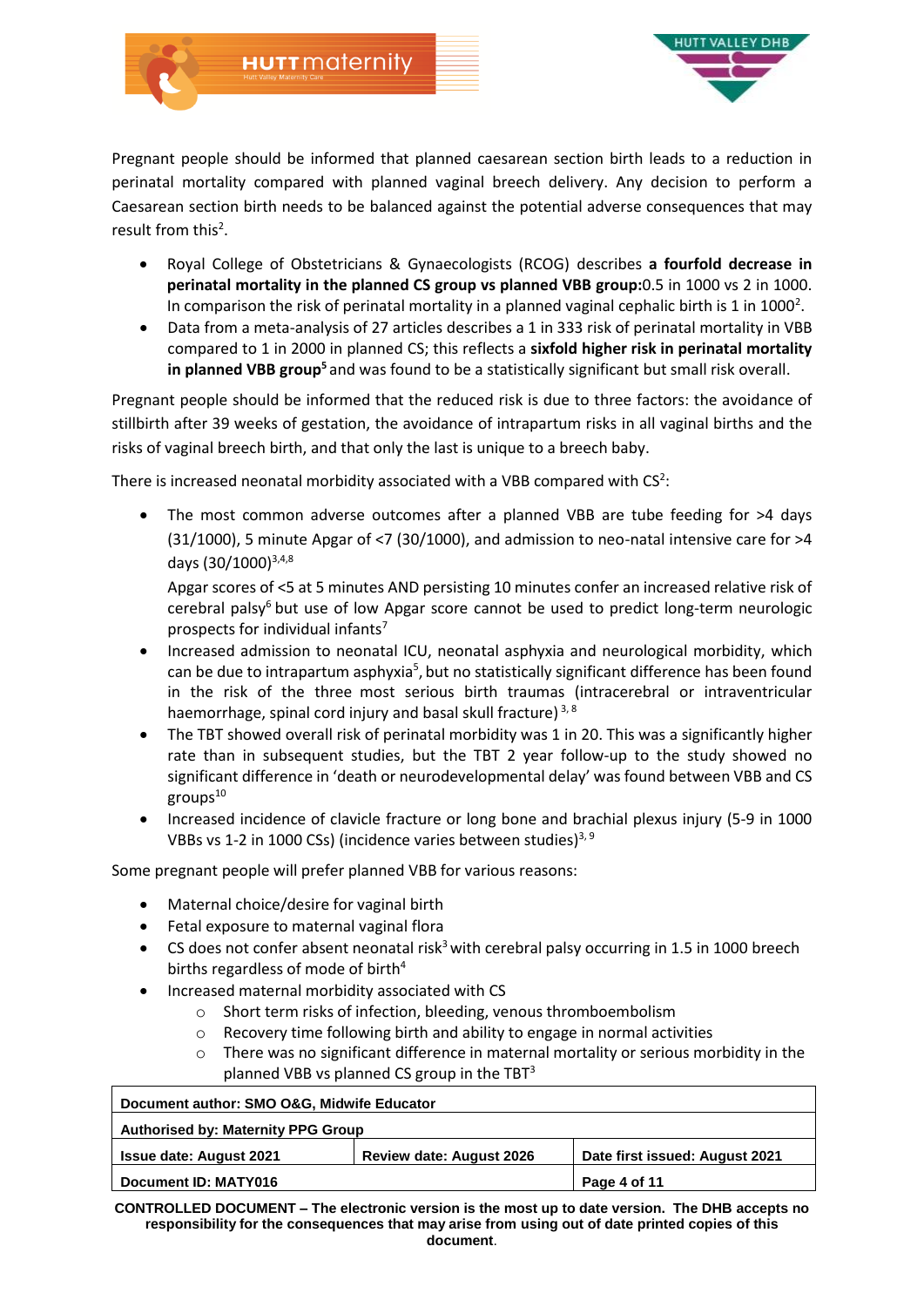





- Increased risk in subsequent pregnancies associated with CS
	- o Increased risk of vaginal birth after CS and uterine scar rupture in future pregnancies
	- o Abnormal placentation in future pregnancies
	- o Adhesions and increased surgical morbidity in future pregnancies

It is worth noting that maternal complications are lowest with successful VBB; planned CS carries a higher risk, but the risk is highest with emergency CS (which may be performed in approximately 40 percent of people planning  $VBB$ <sup>2</sup>.

A range of breech studies indicate that between one and ten percent of pregnant people laboured prior to their planned CS date and had vaginal breech births despite being booked for CS. An emergency CS can be performed but in some cases this may not be feasible due to rapidly advancing labour. **It is therefore essential that clinicians are trained and attend continuing education courses and simulations to skilfully support those who may have a VBB for any of the above reasons.**

### Planned Caesarean Section Birth

Any pregnant person attending HVDHB for a planned CS will be recommended a bedside scan on admission for their CS to confirm that the fetus is still presenting breech. Presentation can change with or without the pregnant person's knowledge right up to and including labour.

Absolute Contraindications to CS

Maternal refusal

Caesarean birth should be strongly recommended to pregnant people with absolute contraindications to vaginal breech birth, but there is an absolute right to decline recommended treatment even in these situations, and pregnant people who decline the recommendation should be provided with the safest care possible in the context in hospital, with all attempts made to mitigate risk.

# **Management of breech presentation in labour**

The following provides guidance for management of VBB for those who choose to have a VBB or for those whose labour is too advanced to safely proceed to a CS.

Absolute Contraindications to VBB

- Any contraindication to a vaginal birth (e.g., placenta praevia, cord presentation)
- $\bullet$  Hyperextended fetal head  $^{2,4,11}$
- Feet presentation (either footling or incomplete breech with feet below the buttocks)

| Document author: SMO O&G, Midwife Educator |                                 |                                |
|--------------------------------------------|---------------------------------|--------------------------------|
| <b>Authorised by: Maternity PPG Group</b>  |                                 |                                |
| <b>Issue date: August 2021</b>             | <b>Review date: August 2026</b> | Date first issued: August 2021 |
| Document ID: MATY016                       |                                 | Page 5 of 11                   |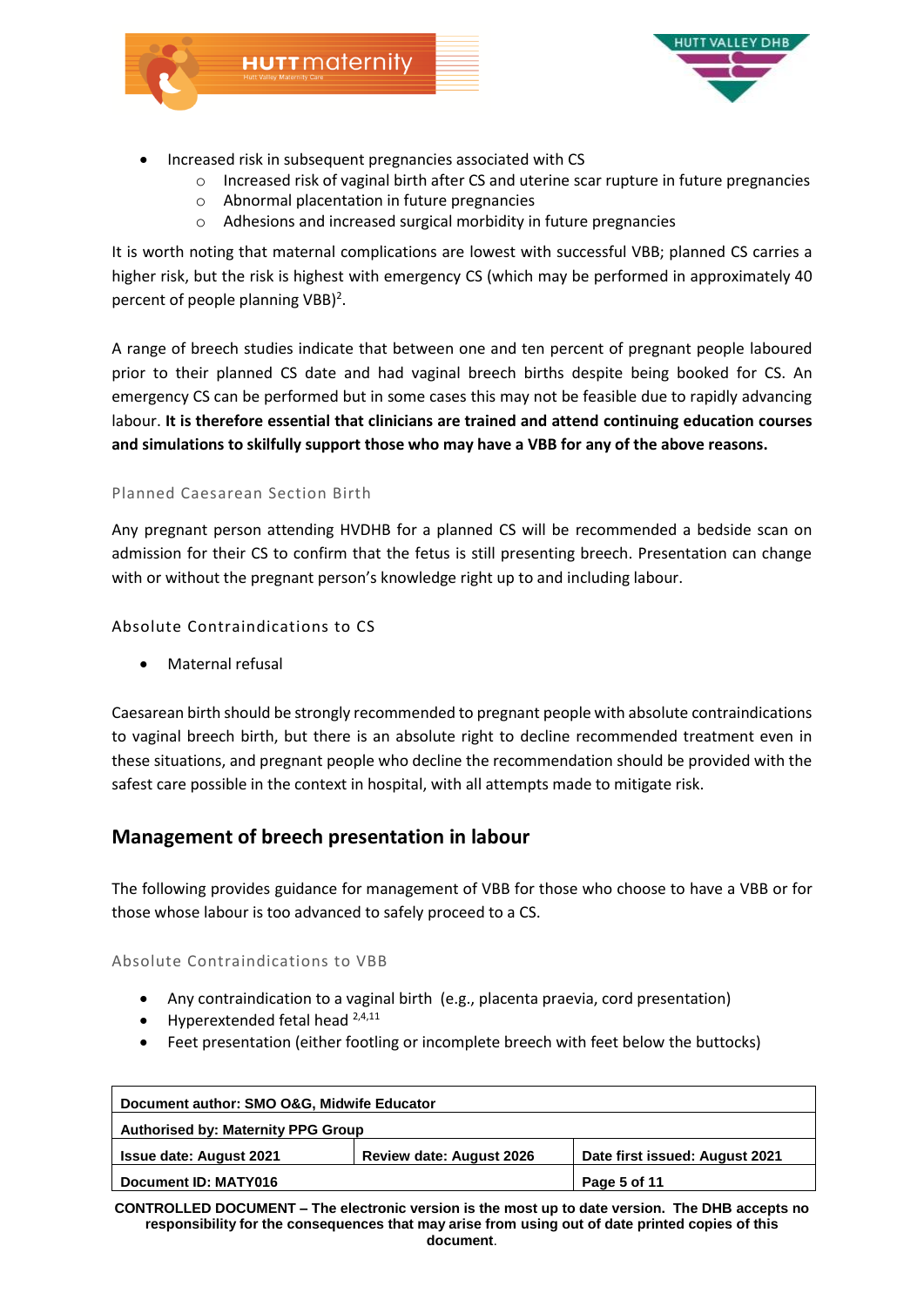



- EFW <2.5kg or <10<sup>th</sup> centile on a customised growth chart, or >4kg or >90<sup>th</sup> centile on a customised growth chart
- Fetal anomaly incompatible with vaginal birth
- Lack of available skilled staff (midwifery or obstetric) to facilitate the birth at the time of labour

### Risks and Precautions

- Birth in hospital is recommended for planned VBB and should be accommodated for, due to the increased need for CS facilities and neonatal resuscitation support<sup>2,11</sup>. All maternity clinicians working outside the DHB in a primary context should be skilled to manage undiagnosed breech at an advanced stage of labour
- Vaginal birth after caesarean is not an absolute contraindication to VBB but should be treated with caution<sup>2</sup> due to the additional risk factor for fetal compromise
- Labour complications are more common with breech presentation<sup>2,3,9</sup>
- Evidence is lacking, but continuous electronic fetal monitoring is generally recommended by consensus in labours with a breech-presenting fetus due to the increased risk of labour complications $2,11$
- 25-33 percent of breech-presenting fetuses will be identified in labour<sup>2,8</sup> **Breech presentation first identified in labour is not a contraindication to vaginal breech birth** in the absence of absolute contraindications<sup>2,4,11</sup>
- $\bullet$  Induction of labour is not recommended<sup>2,4,11</sup>
- Adequate descent of the presenting part in the passive second stage is a prerequisite for encouraging active pushing in second stage<sup>2</sup>. Passive descent of a similar duration to that recommended for cephalic birth is reasonable $^{2,4}$
- Amniotomy should be used with caution due to the increased risk of cord compression and cord presentation with breech presenting fetuses $^{2,4}$
- Augmentation of slow progress with oxytocin should only be considered if the contraction frequency decreases in the presence of epidural anaesthesia, as adequate progress may be the best evidence for adequate fetopelvic proportions<sup>2,4,11</sup>

### Management of the first stage of breech labour

Where a person presents with an undiagnosed vaginal breech labour, management is dependent the stage of labour, whether factors associated with increased complications are found, availability of appropriate clinical expertise and informed consent<sup>2</sup>. Where labour progress allows, bedside ultrasound is recommended at admission in labour to assess for position of the fetal neck and legs and  $EFW<sup>2,11</sup>$ . The birthing person can then be counselled as for planned VBB.

As some labours will progress so quickly that vaginal breech birth is inevitable and ultrasound assessment is impossible**, all clinicians are expected to maintain skills in facilitation of vaginal breech birth**. Unplanned vaginal breech birth is associated with increased risk compared to planned VBB, but should be balanced with the risk of emergency CS, particularly late in labour with a low presenting part<sup>2</sup>.

| Document author: SMO O&G, Midwife Educator |                                 |                                |
|--------------------------------------------|---------------------------------|--------------------------------|
| <b>Authorised by: Maternity PPG Group</b>  |                                 |                                |
| <b>Issue date: August 2021</b>             | <b>Review date: August 2026</b> | Date first issued: August 2021 |
| Document ID: MATY016                       |                                 | Page 6 of 11                   |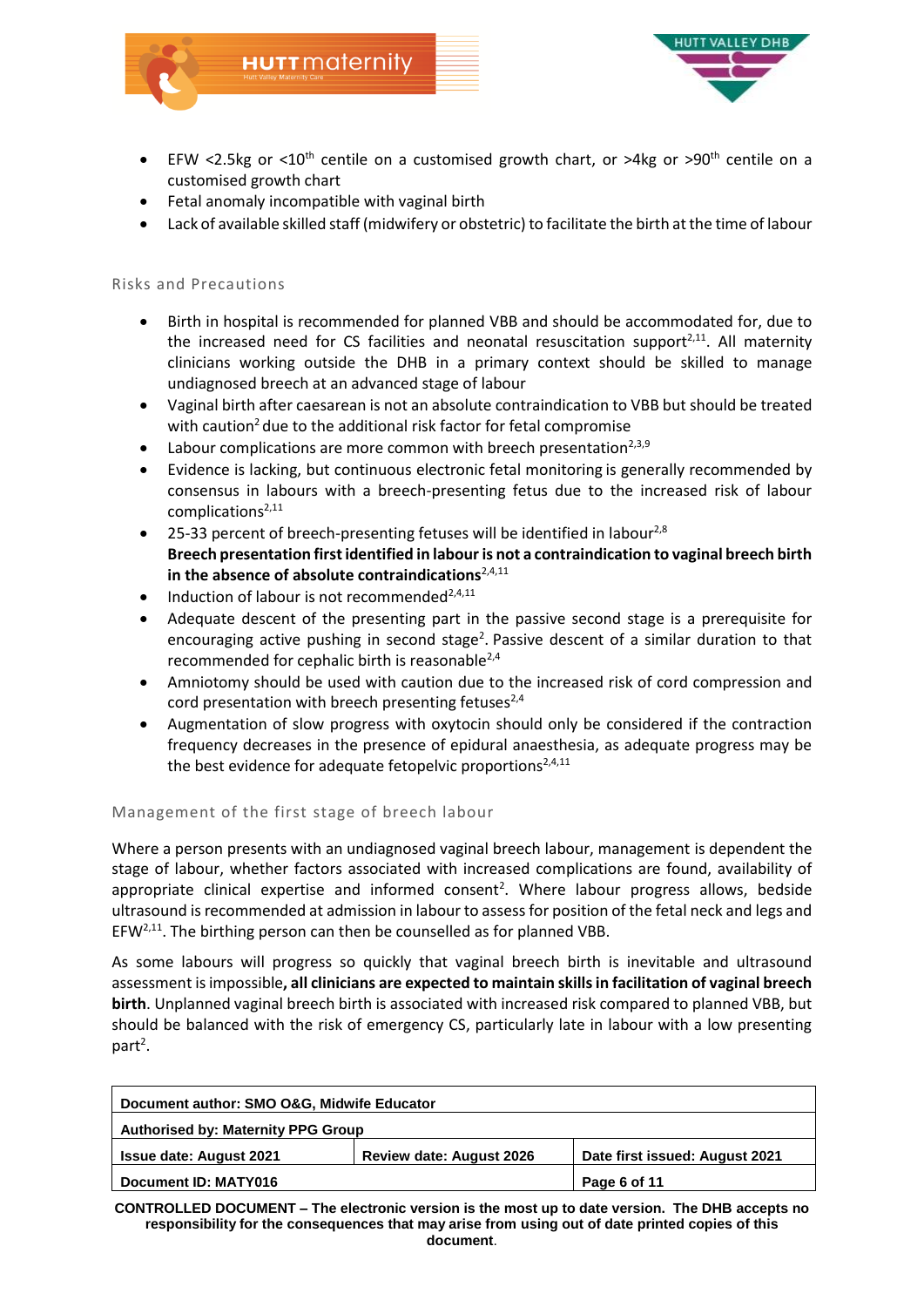



- Where breech presentation has been previously identified in a labouring person, and where labour progress allows, bedside ultrasound by the obstetrics team is recommended at admission to assess for position of the fetal neck and legs
- The ACMM and obstetric registrar should be made aware of the labouring person's presence in Birthing Suite and the breech presentation, and appropriately skilled attendants allocated if they have not been previously arranged through the person's LMC. The registrar should liaise with the on call obstetric SMO
- The birthing person's first stage of labour may be managed as for cephalic presentation, with additional caution given to slow progress, irregular contraction pattern and continuing preference of the person for VBB
- CEFM is recommended for monitoring of the fetus throughout labour<sup>2,4,11</sup>
- Epidural is not routinely recommended; it is unclear whether epidural analgesia affects the success of VBB. It is likely to somewhat increase the risk of intervention<sup>2</sup> but may reduce the risk of needing general anaesthesia in the event of a CS. Birthing people should be counselled about this possibility, and have the same choice of analgesia as for vaginal cephalic birth

### Management of the second stage of breech labour

- VBB should be documented on the VBB *pro forma* (MATF140) to aid clear documentation of decision-making and manoeuvres
- The ACMM and obstetric team should be made aware of the second stage of labour and it is recommended that the SMO present in the room for emergencies during this stage 11 RANZCOG
- CEFM is strongly recommended in second stage<sup>2,4,11</sup>
- Passive second stage is recommended to allow the breech to descend to the perineum prior to active pushing<sup>2,4,11</sup>
- Caesarean section may be recommended for a delay in descent at any point in passive or active second stage prior to rumping
- Active pushing is ideally not encouraged until the presenting part is distending the perineum2,4,14
- Paediatric staff should be present for the birth of the baby due to the increased need for resuscitative measures
- There is no indication for routine episiotomy in VBB. Selective episiotomy may be used as for cephalic birth, and consideration should be given to its use if there is a delay during rumping
- Upright maternal position is associated with significantly reduced length of second stage, CS rate and use of manoeuvres to facilitate the birth compared to supine breech birth $12,13$ . Optimal maternal position for successful vaginal birth is therefore upright $12,13$  but position should be guided by what the birth attendant is comfortable with<sup>2</sup> in order to most safely facilitate birth should manoeuvres be required
- Due to the risk of cord compression during breech birth **the baby should be born within seven minutes of rumping and within five minutes of the birth of the pelvis at the bitrochanteric diameter, including any manoeuvres required.** It is recommended that birth is timed from the birth of the  $BTD^{14}$

| Document author: SMO O&G, Midwife Educator |                                 |                                |
|--------------------------------------------|---------------------------------|--------------------------------|
| <b>Authorised by: Maternity PPG Group</b>  |                                 |                                |
| <b>Issue date: August 2021</b>             | <b>Review date: August 2026</b> | Date first issued: August 2021 |
| Document ID: MATY016                       |                                 | Page 7 of 11                   |
|                                            |                                 |                                |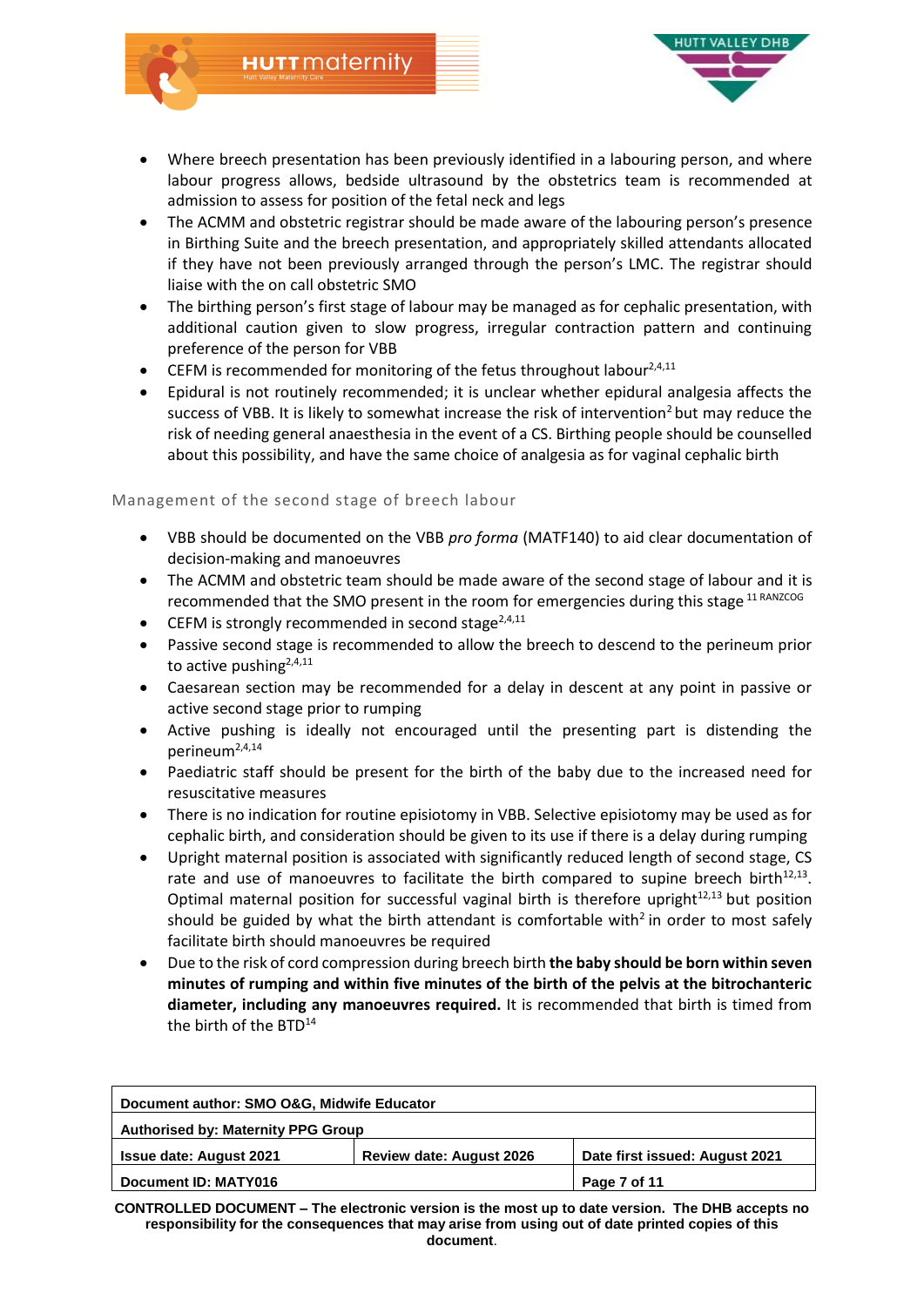

 **Immediate assistance, without traction, is warranted to expedite birth if there is evidence**  of poor fetal condition<sup>14</sup>

**HUTT** maternity

- Changes in maternal position and continuous pushing by the birthing person are recommended to facilitate early recognition of delay
- Await spontaneous birth of the torso and limbs by maternal effort, unless there is a delay at any point of greater than 90 seconds
- For expulsive delay after the breech has rumped, power from above (maternal effort and positioning) should always be used in preference to fetal traction
- Avoid fetal traction. Several manouvres can be utilised to facilitate breech delivery once the fetal umbilicus is seen at the perineum. A hands off approach is recommended prior to that point.
- Skilled breech clinicians will be able to recognise delay or dystocia at any stage of the birth of the baby in a breech position and use manoeuvres appropriate to the position of the birthing person and the stage of birth to relieve dystocia AND/OR expedite birth These include;
	- o Pinnard manouvre in supine breech birth to assist with delivery of the fetal legs
	- o Løvset manoeuvre in supine breech birth to release trapped arms; AND/OR

Louwen or other comparable disimpaction and rotation manoeuvresin upright breech birth

- Modified Mauriceau-Smellie-Veit to release a deflexed head in the pelvis in supine breech birth
	- AND/OR

Shoulder press manoeuvre with or without rocking in upright breech birth

- o Gaskin manoeuvre to change birthing person from upright to supine position or use of other changes in position such as "runner's start"
- o Suprapubic pressure with disimpaction and rotation manoeuvres to release an extended head at the pelvic inlet AND/OR
- o The ability to use forceps to birth the after-coming head
- Manoeuvres should always be performed by holding the baby over the bony prominences of the pelvis, "praying hands" position over the spine and sternum, or shoulder grip.
- Dystocia may be indicated by $14$ :
	- o Delay of >90 seconds during any part of the birth from rumping onwards
	- o Partial or non-rotation of the torso to sacro-anterior position after the pelvis is born and by the time the baby has birthed to the scapulae/nipple line (suggestive of arm/s caught on the symphysis pubic or sacral promontory, or nuchal arms)
	- $\circ$  Significant delay between release of first and second leg or no spontaneous release
	- o An asymmetrical "chest crease" in an upright maternal position (suggestive of arm/s caught on the symphysis pubic or sacral promontory, or nuchal arms)
	- o Significant delay between release of first and second arm
	- Shoulders wedged tightly against the perineum with no head in pelvis (indicating an extended head at the pelvic inlet)

| Document author: SMO O&G, Midwife Educator |                                |  |
|--------------------------------------------|--------------------------------|--|
| <b>Authorised by: Maternity PPG Group</b>  |                                |  |
| <b>Review date: August 2026</b>            | Date first issued: August 2021 |  |
|                                            | Page 8 of 11                   |  |
|                                            |                                |  |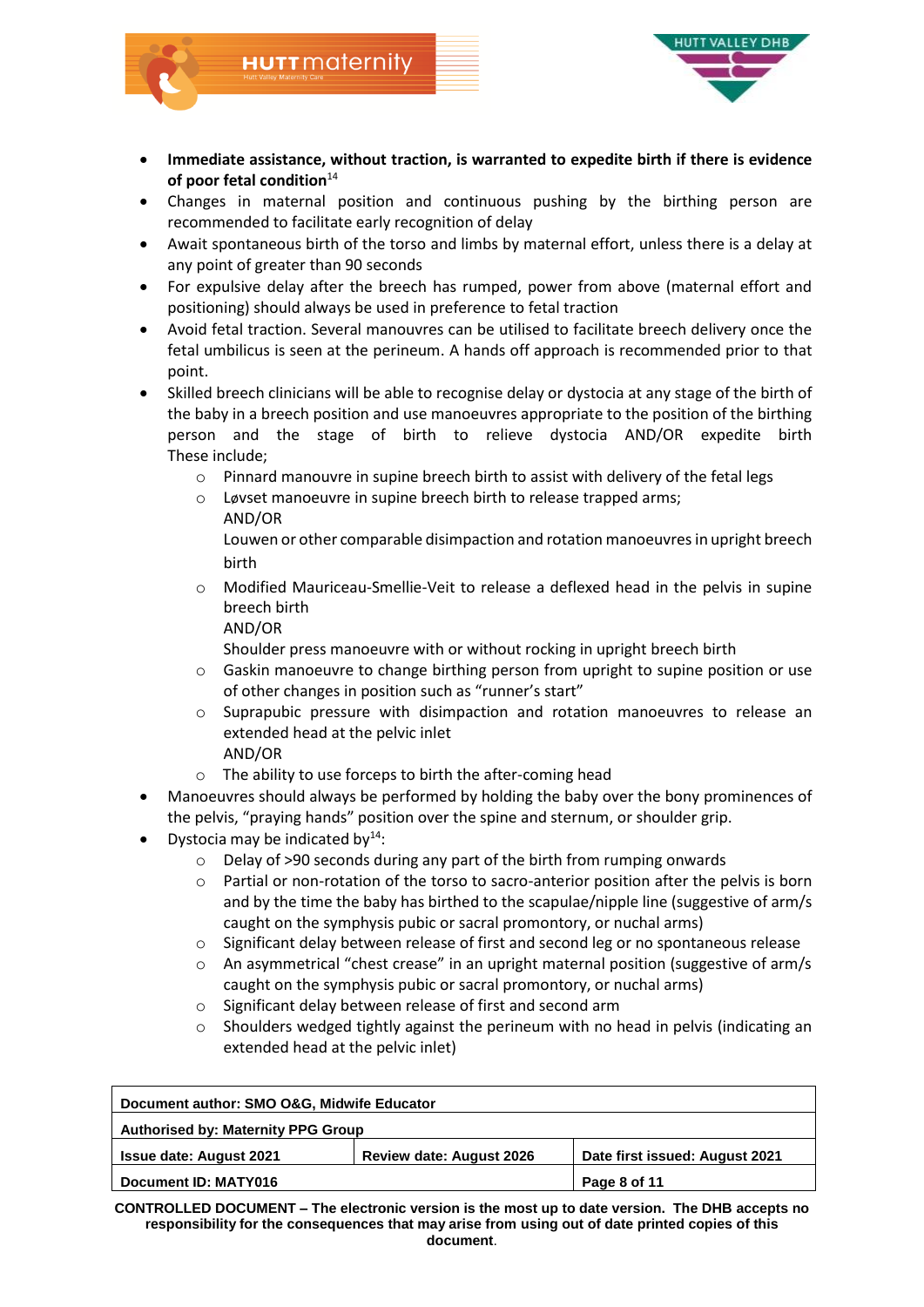



o After-coming head not distending the perineum (suggestive of a deflexed head in the pelvis)

### Releasing an entrapped head

This is an emergency and generally occurs where breech birth is unplanned, or involves a significantly preterm or small-for-gestational-age fetus.

- Call 777 Code 2 Obstetric/Neonatal Emergency
- Undertake vaginal examination to identify presence or absence of cervix, and attempt to push cervix over fetal head if present
- If the fetal head is in the pelvis, use Modified Mauriceau-Smellie-Veit or shoulder press manoeuvre with suprapubic pressure to maintain descent and flexion of head
- If flexion manoeuvres are unsuccessful, elevate and rotate fetal body while suprapubic pressure is applied to flex fetal head, and use gentle traction to guide head into pelvis. Rotate the fetal spine to sacro-anterior and birth after-coming head by MSV, shoulder press or forceps

In the very rare circumstance that these manoeuvres are unsuccessful, it is unlikely a live birth will result. To enable birth for the safety of the labouring person, the senior clinician may:

- Reassess cervical dilatation and consider cervical incisions
- Perform symphysiotomy
- Undertake caesarean section

## **References:**

- 1. Corton, Marlene M., et al. Williams Obstetrics: 23rd Edition. Ukraine, McGraw-Hill Education, 2009.
- 2. Impey LWM, Murphy DJ, Griffiths M, Penna LK on behalf of the Royal College of Obstetricians and Gynaecologists. Management of Breech Presentation. BJOG 2017; 124: e151–e177
- 3. Hannah ME, Hannah WJ, Hewson SA, Hodnett ED, Saigal S, Willan AR. Planned caesarean section versus planned vaginal birth for breech presentation at term: a randomised multicentre trial. Term Breech Trial Collaborative Group. Lancet. 2000 Oct 21;356(9239):1375-83.
- 4. Kotaska A, Menticoglou S. SOGC Clinical Practice Guideline: Management of Breech Presentation at Term. SOGC Clinical Practice Guidelines. 2016: [DOI](https://doi.org/10.1016/j.jogc.2018.12.018)  [10.1016/j.jogc.2018.12.018.](https://doi.org/10.1016/j.jogc.2018.12.018)
- 5. Berhan Y, Haileamlak A. The risks of planned vaginal breech delivery versus planned caesarean section for term breech birth: a meta-analysis including observational studies. BJOG. 2016 Jan;123(1):49-57.
- 6. Committee Opinion No. 644: The Apgar Score. Obstet Gynecol. 2015 Oct;126(4):e52-e55.

| Document author: SMO O&G, Midwife Educator |                                |
|--------------------------------------------|--------------------------------|
| <b>Authorised by: Maternity PPG Group</b>  |                                |
| <b>Review date: August 2026</b>            | Date first issued: August 2021 |
|                                            | Page 9 of 11                   |
|                                            |                                |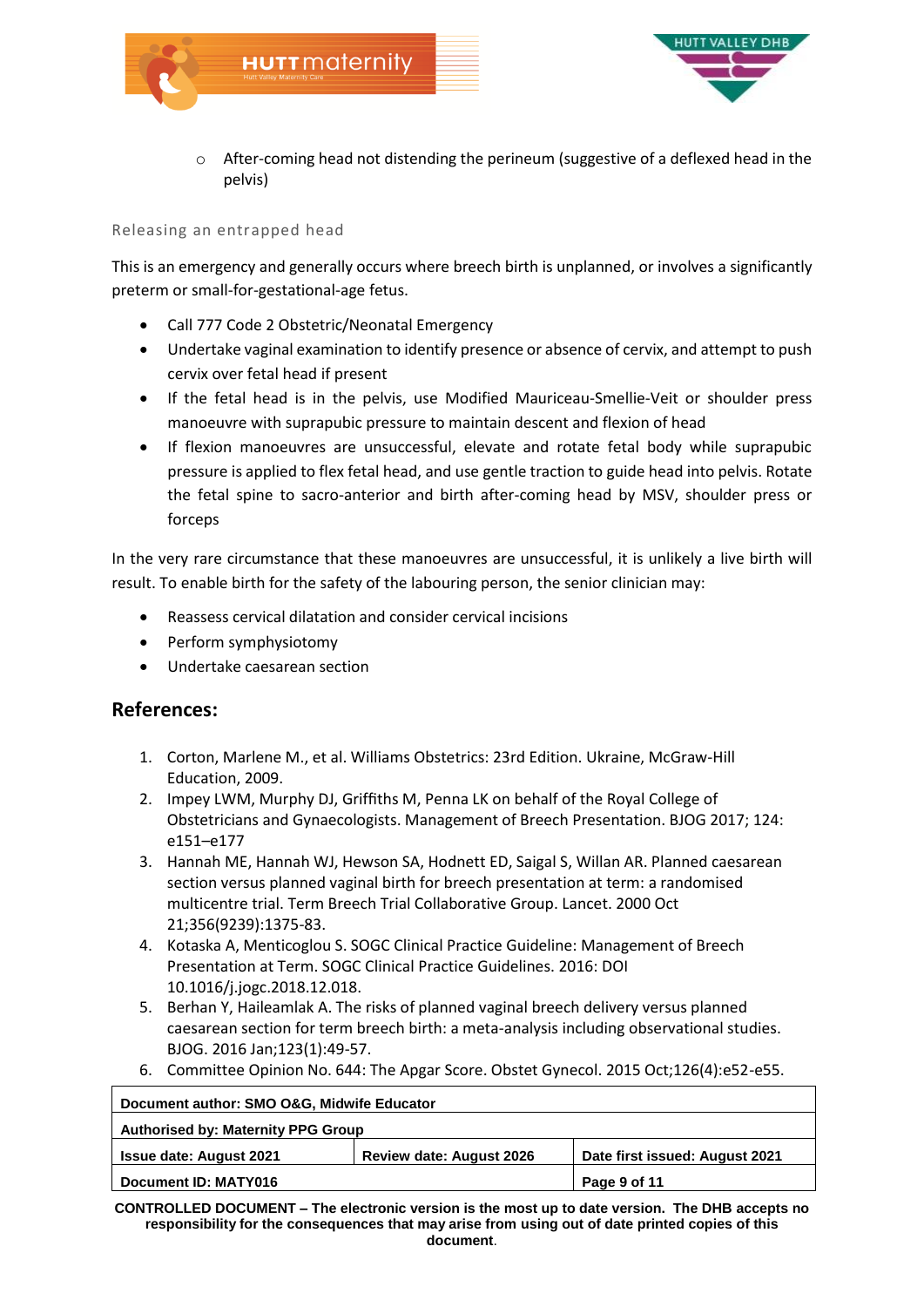

7. Ehrenstein V. Association of Apgar scores with death and neurologic disability[. Clin](https://www.ncbi.nlm.nih.gov/pmc/articles/PMC2943160/)  [Epidemiol.](https://www.ncbi.nlm.nih.gov/pmc/articles/PMC2943160/) 2009(1):45–53. 2009: DOI [10.2147/clep.s4782](https://dx.doi.org/10.2147%2Fclep.s4782)

HUTTMaternity

- 8. Powell R, Walker S, Barrett A. Informed consent to breech birth in New Zealand. New Zealand Medical Journal. 2015; 128(1418):85-92.
- 9. Goffinet F, Carayol M, Foidart JM, Alexander S, Uzan S, Subtil D, et al.: PREMODA Study Group. Is planned vaginal delivery for breech presentation at term still an option? Results of an observational prospective survey in France and Belgium. AM J Obstet Gynecol 2006; 194:1002-11.
- 10. Whyte H, Hannah ME, Saigal S, Hannah WJ, Hewson S, Amankwah K, et al. Outcomes of children at 2 years after planned caesarean birth versus planned vaginal birth for breech presentation at term: the International Randomised Term Breech Trial. *American Journal of obstetrics and gynecology* 2004;191(3):864-71.
- 11. RANZCOG.Management of breech presentation at term. *RANZCOG Statements.* 2016.
- 12. Louwen F, Daviss B, Johnson K, Reitter A. Does breech delivery in an upright position instead of on the back improve outcomes and avoid caesareans? International Journal of Gynecology and Obstetrics. 2016; 136(2):151-161
- 13. Bognor G, Schausberger C, Strobi M, Fischer T. Breech delivery in the all fours position: A prospective observational comparative study with classic assistance. Journal of Perinatal Medicine. 2014: DOI 101.1515/jpm-2014-0048
- 14. Reitter A, Halliday A, Walker S. Practical insight into upright breech birth from birth videos: A structured analysis. Birth. 2020:47(2):211-219. DOI: 10.1111/birt.12480

# **Related Documents:**

| Document type        | <b>Action</b>                                               |
|----------------------|-------------------------------------------------------------|
| Guideline / policies | <b>MATF140 Vaginal Breech Pro Forma</b>                     |
|                      | <b>MATY027 External Cephalic Version (Procedure) Policy</b> |
|                      | <b>HVDHB ECV Information for Women</b>                      |
|                      | <b>HVDHB Breech Information for Women</b>                   |

## **Keywords for searching:**

- 1. Breech
- 2. MATY016
- 3. External cephalic version

# **Informed Consent:**

The right of a consumer to make an informed choice and give informed consent, including the right to refuse medical treatment, is enshrined in law and in the Code of Health and Disability Consumers'

| Document author: SMO O&G, Midwife Educator |                                 |                                |  |  |
|--------------------------------------------|---------------------------------|--------------------------------|--|--|
| <b>Authorised by: Maternity PPG Group</b>  |                                 |                                |  |  |
| <b>Issue date: August 2021</b>             | <b>Review date: August 2026</b> | Date first issued: August 2021 |  |  |
| Document ID: MATY016                       |                                 | Page 10 of 11                  |  |  |